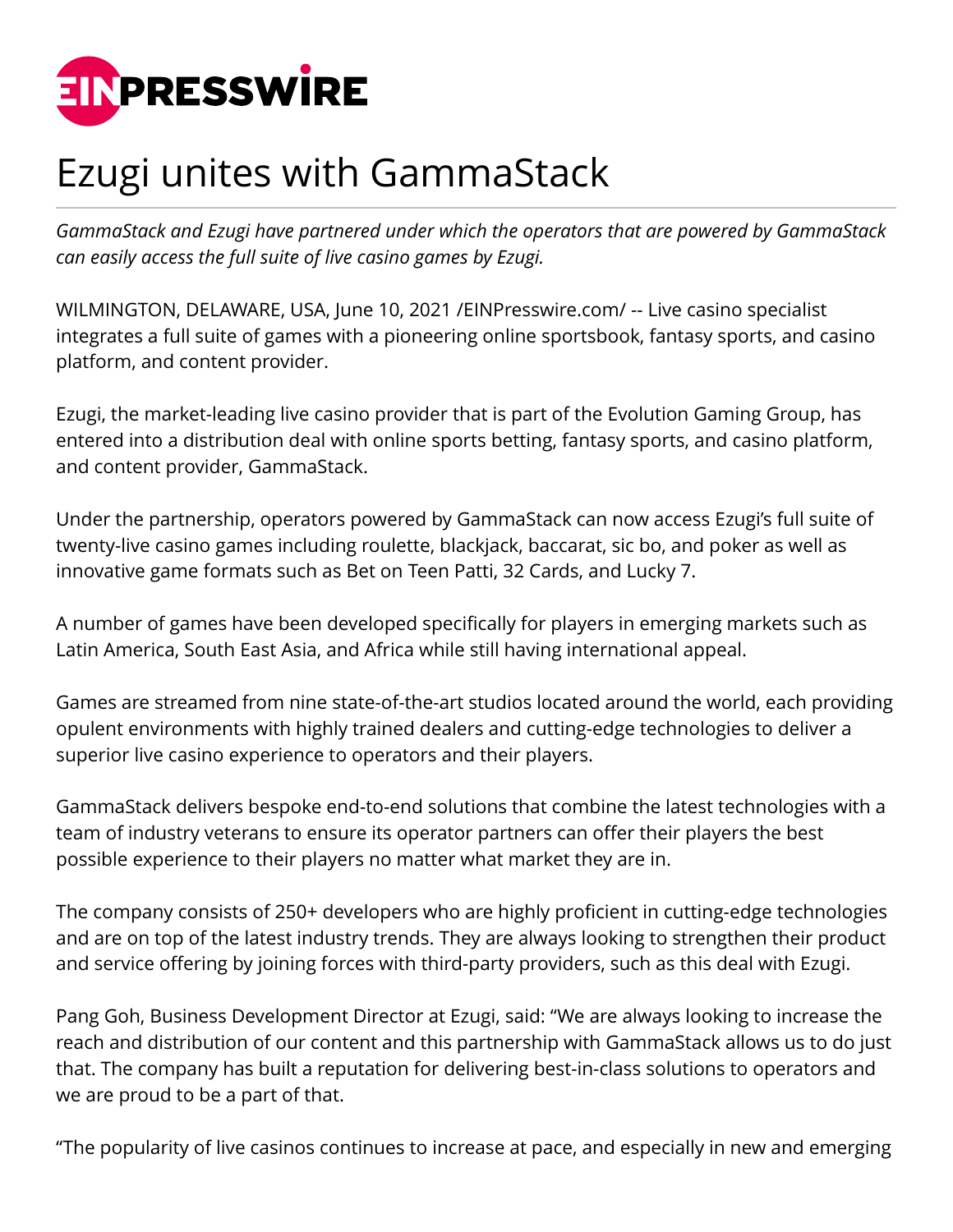markets. By integrating our games into the GammaStack portfolio, its operator partners can strengthen their game offering and deliver the experiences their players are seeking."

Dilip Chouhan, CSO of GammaStack, said: "We are super delighted about partnering with Ezugi, one of the renowned live dealer gaming providers in the industry. We look forward to building a plethora of innovative solutions together to meet the requirements of our valuable clients.

"Integrating sportsbook platforms built by our team with live dealer casino solutions developed by Ezugi has really proved to be a wonderful combination and already our clients are lining up to add its games to their lobbies.

"We have more innovative solutions in the pipeline and look forward to growing mutually with Ezugi while working closely with its dedicated and skilled team."

ENDS

## Editors notes:

## About Ezugi:

Commenced in 2012, Ezugi offers top-notch web and mobile live dealer gaming, distribution as well as retention solutions to the betting shops, online operators, and land-based casinos. They aim at creating the most engaging and ultra-modern environment for their users. Since its establishment, it has grown to a powerhouse that operates 9 studios along with 20 games & has partnered with 100+ operators from all over the globe. It offers the most customizable platform. Each feature of the interface can get customized for fitting your requirements while enabling you to represent your brand uniquely.

## About GammaStack:

GammaStack covers a myriad of iGaming solutions and services which include [sports betting](https://www.gammastack.com/sports-betting-software-development/) [software,](https://www.gammastack.com/sports-betting-software-development/) fantasy sports software, online [casino software solutions,](https://www.gammastack.com/online-casino-software-solutions/) and services, esports software development, [online lottery software](https://www.gammastack.com/online-lottery-software-development/), and much more.

They offer ready-to-launch white label software solutions as well as completely tailor-made custom software development services. Their great expertise in blockchain technology has enabled them to build the most innovative blockchain and cryptocurrency-enabled solutions for their valuable clients.

A dedicated team, innovative approach, exclusive solutions & 8+ years of industry experience has made them a highly dependable name in the iGaming industry.

Manoj Trivedi Gammastack +1 302 231 1373 [email us here](http://www.einpresswire.com/contact_author/3104717)